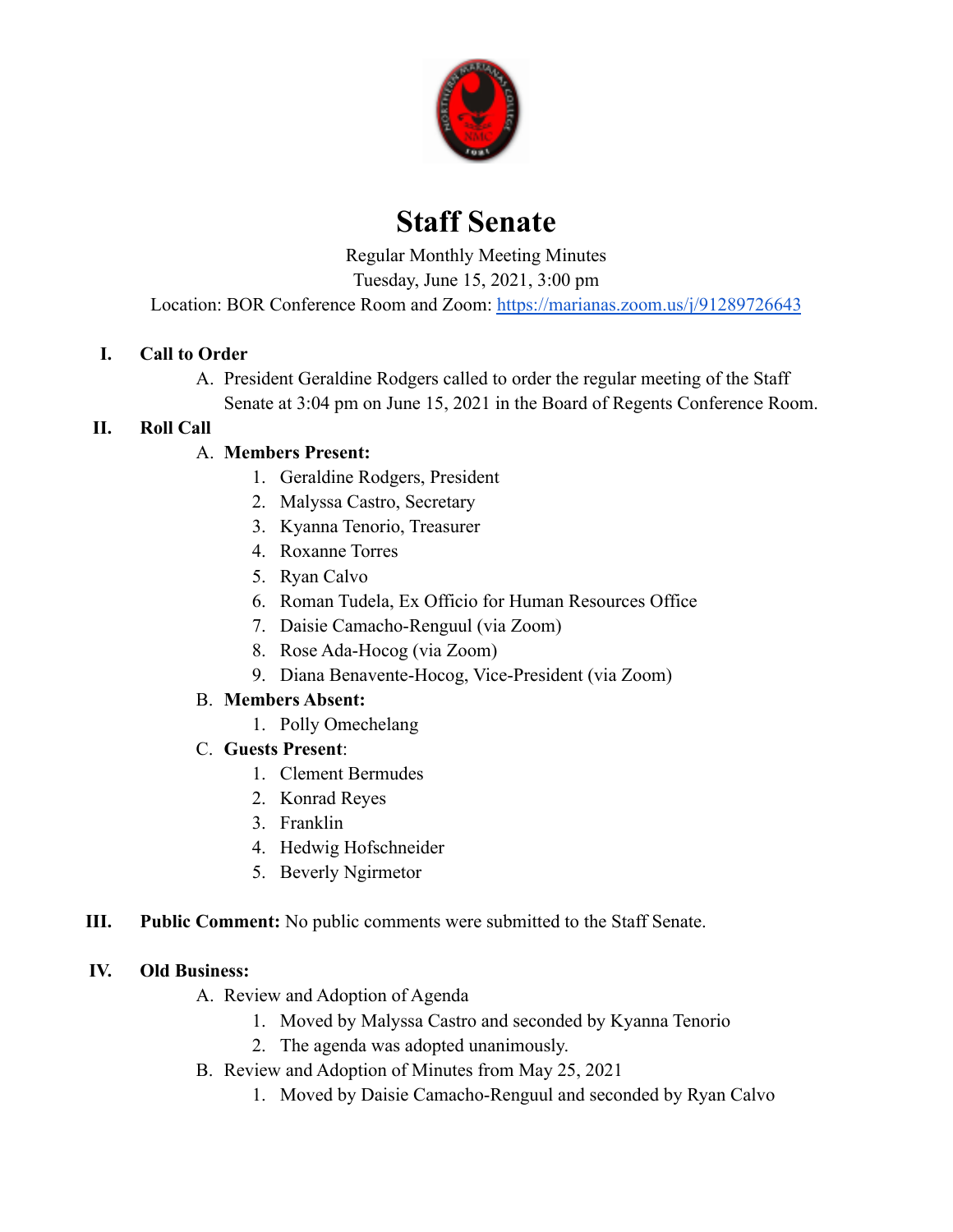

- 2. The minutes were adopted unanimously
- C. Updates
	- 1. Budget FY 20-21: (Kyanna Tenorio)
		- a) Current Balance for Staff Senate Budget: \$981.25 with \$431.25 after 2nd Quarter
		- b) First Joeten PO: \$0.00 Purchased drinks and paper products
		- c) Second Joeten PO will be opened: \$250.00
		- d) Terry 'N Bolis: Open PO for \$130.00
- D. Entertained a Motion to Approve P.O. for goods from Bolis in the amount of \$130.00
	- 1. Moved by Malyssa Castro and seconded by Ryan Calvo
	- 2. The P.O. for goods was approved unanimously.
- E. Entertained a Motion to Approve an Open P.O. at Saipan ice
	- 1. Moved by Daisie Camacho-Renguul and seconded by Roxanne Torres
	- 2. The open P.O. was approved unanimously.
- F. Executive Committee: (Geraldine Rodgers)
	- 1. Recommendations for the board are Charles Cepeda and Jeanie Mafnas
	- 2. Meeting with Dr. G 9am on July 15th
- G. Policy Committee: Staff of the Quarter (Ryan Calvo)
	- 1. Staff of the Quarter Announced at the next meeting
- H. Ad Hoc (Roxanne Torres)
	- a) Staff Senate election is on Thursday, June 17th
		- (1) Send ballot out on Wednesday, June 16th
- I. Bylaws
	- 1. P. 4, VI. Term of Office, B
		- a) Amend "whom" to "who"
		- b) Strike "or qualified"
		- c) Add to the end of the sentence "also approved by the current senators."
	- 2. P.5, VII. Officers, A. i President #6
		- a) Add to the end of the statement "and assembly meetings."
	- 3. P.9 XII Minutes
		- a) Amend shared with "IT" to shared with "webmaster"
		- b) Amend Staff Senate "page" to Staff Senate "webpage"
	- 4. Motion and Adoption of bylaws with changes made in December 2021.
		- a) Moved by Diana Benavente-Hocog and seconded by Malyssa Castro
		- b) The bylaws were adopted unanimously